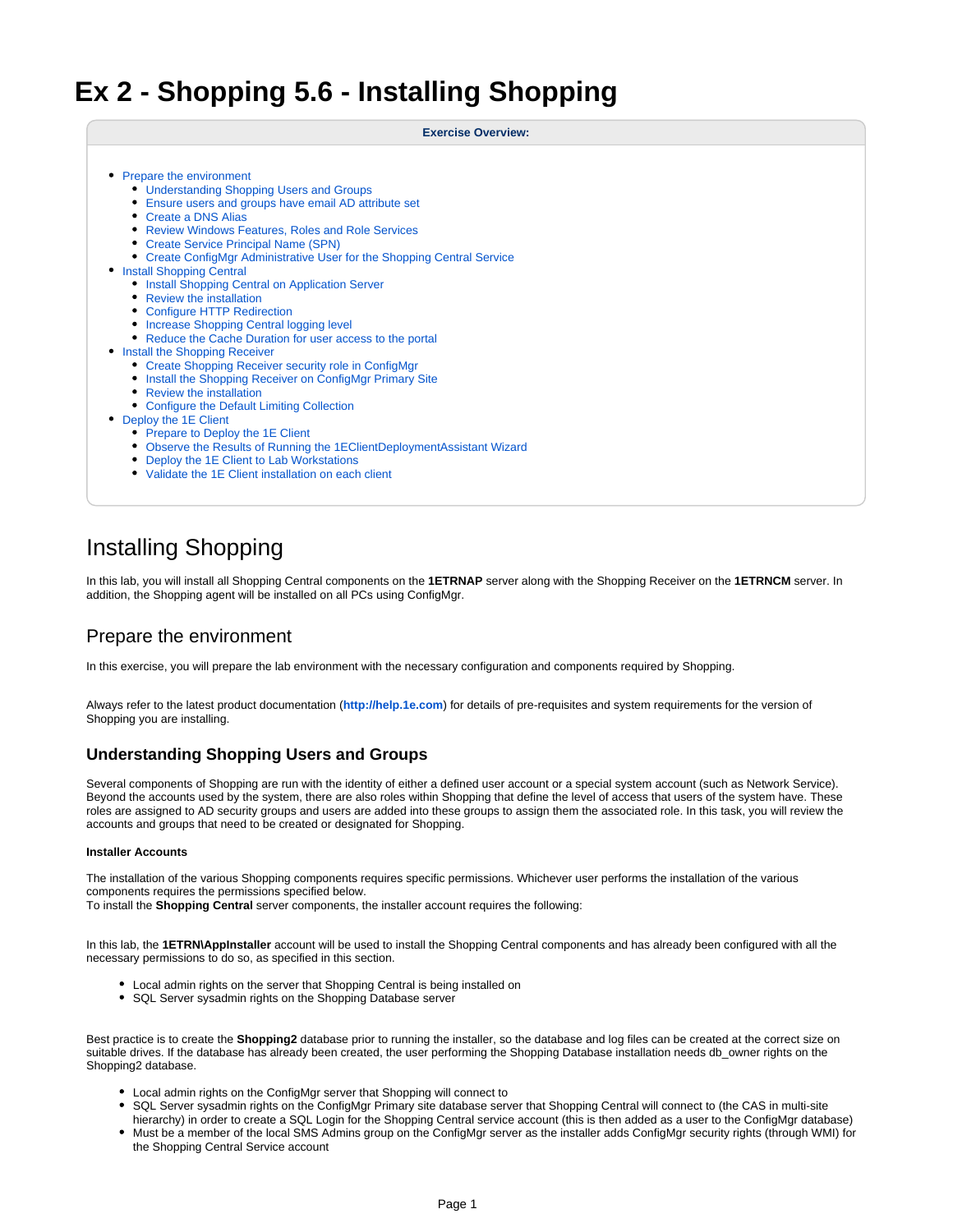- Must be configured as a Full Administrator in ConfigMgr
- Must have a minimum of "Write Member" security right on the Full Shopping DB Admin Access and SMS / ConfigMgr Database Access AD groups defined during installation either through the UI or the installer properties SHOPPINGCONSOLEADMINUSERS and SHOPPINGCONSOLESMSUSERS.

### To install the **Shopping Receiver**, the installer account requires the following:

In this lab, the **1ETRN\SCCMAdmin** account will be used to install the Shopping receiver component on 1ETRNCM and that account has the necessary rights to do so. No additional configuration is required.

- Local admin rights on the ConfigMgr Primary site server where the Receiver is being installed
- Must be a member of the local SMS Admins group on the ConfigMgr server and a member of the Full Administrators role in ConfigMgr as the installer adds ConfigMgr security rights (through WMI) for the Shopping Receiver Service account

In production environments, the ConfigMgr administrator will usually be asked to install the Shopping Receiver component. This simplifies things (in the majority of cases) as no additional accounts need to be created and no additional rights need to be granted to install the Shopping Receiver. **Shopping Central Service account**

The Shopping Central Service security principal is a Domain User specified during Shopping Central installation (through either the installer UI or using the SVCUSER and SVCPASSWORD installer properties).

In this lab environment, you will use **1ETRN\svc\_ShoppingCentral** as the Shopping Central Service account.

This account requires the following permissions and configuration. Items marked \* are configured by the Shopping Central installer.

#### **On the Shopping Central server**

• Log on as a service user right\*

#### **On the Shopping database**

Access to the Shopping database is managed through Database Roles (db\_ShoppingConsoleAdmin and db\_ShoppingConsoleUser). The installer adds the Shopping Central service user to Full Shopping DB Admin Access group, which in turn is associated with the db\_ShoppingConsoleAdmin role in the Shopping database

#### **On the ConfigMgr Primary site server (or CAS)**

db\_datareader role on the ConfigMgr database\*

The Shopping Central Service account will be added to the SMS/ ConfigMgr Access group defined during installation, either through the installer UI or through the installer property SHOPPINGCONSOLESMSUSERS. This group is in turn added to the db\_datareader role in the ConfigMgr database. All this is taken care of by the installer, which is why the Installer Account requires "Write Member" permissions on the AD group and sysadmin role on the ConfigMgr database server.

# **In Active Directory**

- Requires an email account to be defined in the Email attribute of the user. This email account is used to send system emails to administrators
- If Shopping AD Integration is to be used to manage self-service of AD group membership, the Shopping Central Service account must have write access to the AD groups which are to be managed by Shopping

In this lab, the groups to be managed through Shopping are contained in a specific OU, to which the Shopping Central Service has Full Control permissions on all descendant group objects.

If a Group Policy that enforces the Access this computer from the network local user rights setting is applied to the ConfigMgr Primary Site server that Shopping Central integrates with, this policy must be updated to include the Shopping Central service (i.e. enabling the Shopping Central service to access the ConfigMgr server remotely). If no such policies are applied to the ConfigMgr server, there is no requirement to create one (default settings for a Server grant this user right to Everyone and Users).

# **Shopping Receiver Service account**

The Shopping Receiver Service runs on each ConfigMgr Primary Site and primarily manages the creation of Collections and Deployments on the local site.

By default, the Shopping Receiver Service will use the local computer's **NETWORK SERVICE** security principal. It is best practice to create a Domain User account and use this for all Shopping Receivers. If there is an absolute requirement to use different accounts for different Primary sites (this scenario includes using the default **NETWORK SERVICE** account on each Receiver), it will be necessary to create a Shopping Receivers group, which will be used to grant the necessary security rights to securable objects that the receiver needs to access.

Note that this user (or group if multiple accounts are used) must be specified first during the Shopping Central installation, either through the installer UI or using the RECEIVERACCOUNT installer property as the Central Service uses this as a means of authorizing the receiver that is connecting to it. For each Receiver installation, the account user name and password must also be provided to install the service, through either the UI or the SVCUSER and SVCPASSWORD installer properties.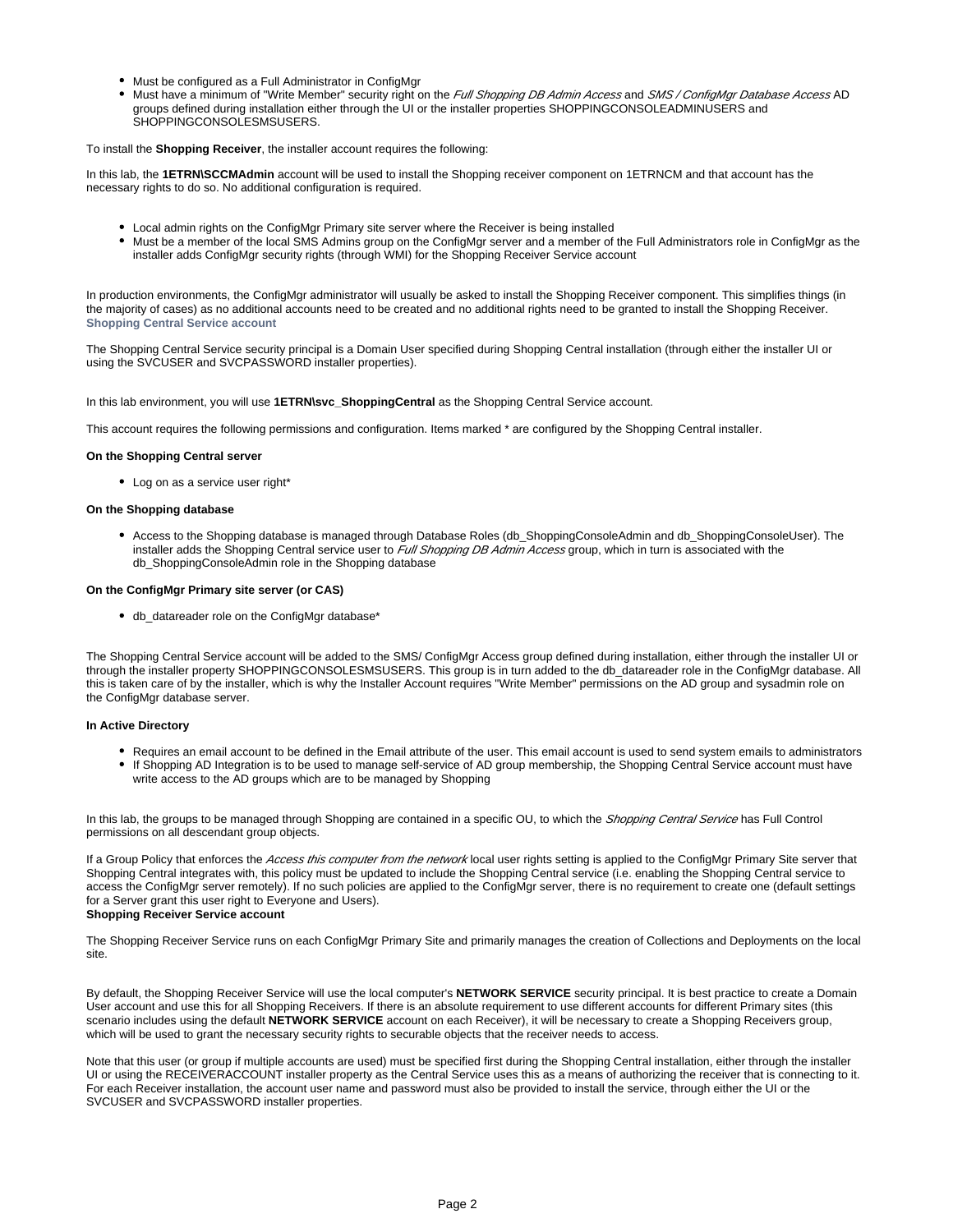In this lab environment, you will use the **1ETRN\svc\_ShoppingReceiver** account as the Shopping Receiver service account.

The Shopping Receiver account requires the following permissions. Items marked \* are configured by the Shopping Receiver installer.

#### **On each ConfigMgr Primary Site**

- Log on as a service user right\*
- Membership of the local SMS Admins group\* (required for access to the SMS Provider)
- The following ConfigMgr Security Rights are required

| Class                           | Permission |
|---------------------------------|------------|
| Applications                    | Read       |
| Collections                     | Full       |
| <b>Configuration Policy</b>     | Full       |
| Distribution Point              | Read       |
| <b>Distribution Point Group</b> | Read       |
| <b>Global Condition</b>         | Full       |
| Site                            | Read       |
| <b>Status Messages</b>          | Read       |
| Task Sequence Package           | Read       |
| Users                           | Read       |

The ConfigMgr security rights will be applied using an imported security role that is preconfigured with the appropriate rights.

- **db\_datareader** role on the ConfigMgr database
- **EXECUTE** permission on the ConfigMgr database scalar functions  $fn$ <sub>GetAppState</sub> and fnGetSiteNumber

The EXECUTE permission on the two functions above will be granted by the installer.

The Shopping Receiver service account no longer has to have administrator privileges on client computers. Configuration Manager policy refreshes for new requests and re-shopping are now done using the Client Notification feature of Configuration Manager.

#### **Management Accounts and Groups**

Before installing Shopping, you must define a Shopping Admin account or group in AD that will be used the first time you open the console (additional users can be added through the console).You also need to define AD groups that will be assigned to the Report Viewer and License Manager roles in the Shopping console.

### **Shopping Admin account/group**

The Shopping Admin account or group specified during the Shopping Central Service installation (either in the UI or by the ADMINACCOUNT installer property) is initially the only security principal that has visibility of all nodes in the Shopping Admin Console and the Administration tab in the Shopping Web Portal.

During the Shopping Central installation, the Shopping Admin account (or group), is also added to the Full Shopping DB Admin Access and SMS /ConfigMgr Access groups (detailed later in this section) to provide the necessary access to the Shopping and ConfigMgr databases to perform all admin tasks.

This account (or group) must have a valid email account defined in AD.

Use a group, with an associated email Distribution List (DL) rather than a single account, as this enables Shopping administrators to be easily managed though AD group membership.

#### In this lab environment, the Shopping Admin group is **1ETRN\Shopping\_Admins**, with an email DL of **[shopping\\_admins@1etrn.local](mailto:Shopping_Admins@1etrn.local)**. **Shopping Report Viewer account / group**

The Shopping Report Viewer account or group defined during the installation of the Shopping Central Service (using either the UI or the REPORTSACCOUNT installer property) is granted permissions necessary to view the Shopping reports by the Shopping Central Service installer. Only this user (or members of the group) will see the Reporting tab on the Shopping Web Portal.

Use a group rather than a single account, as this enables access to Shopping's reporting features to be easily managed though AD group membership.

In this lab environment, the Shopping Report Viewer group is **1ETRN\Shopping\_ReportViewers**. **Shopping License Manager account / group**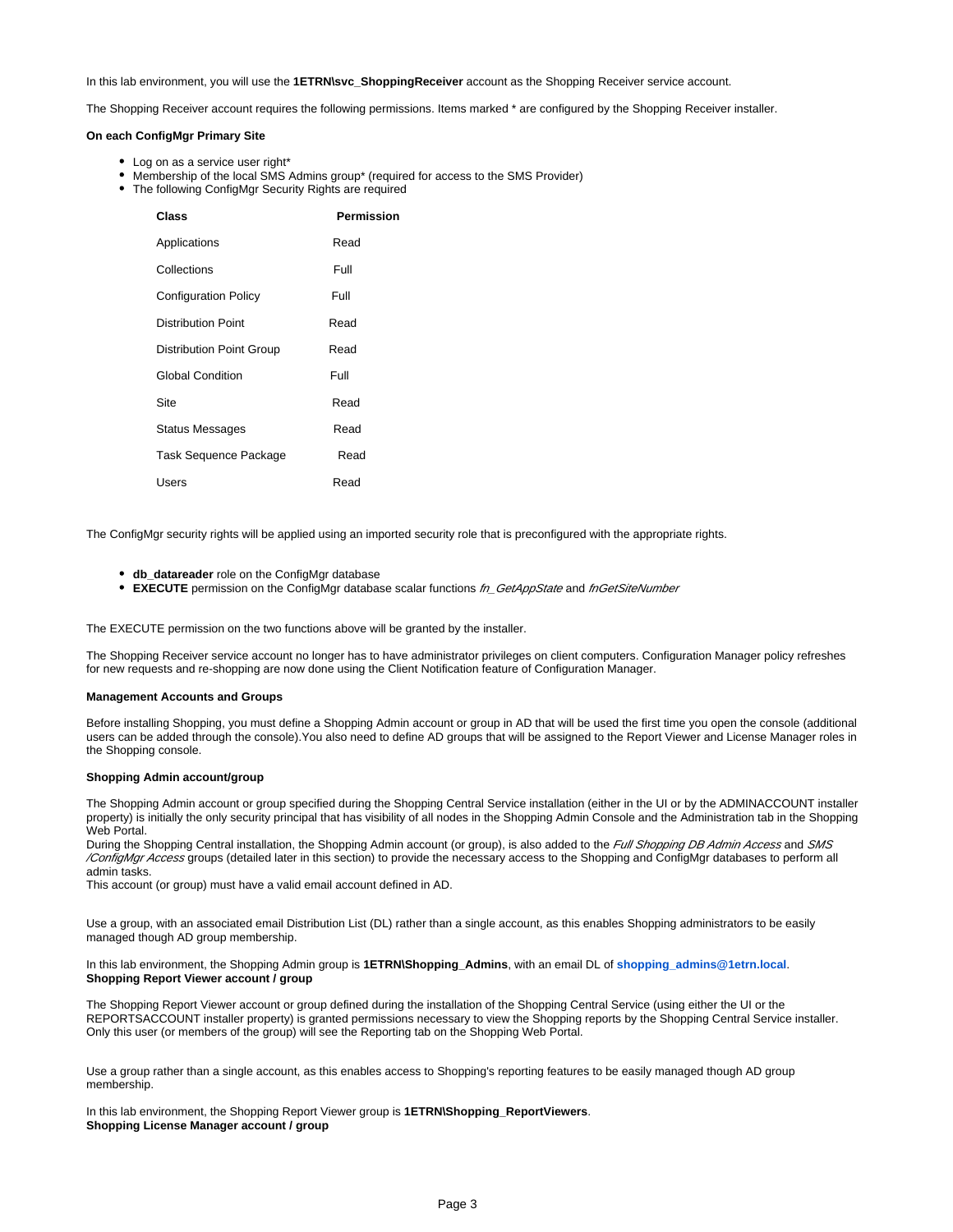The Shopping License Manager account or group defined during the installation of the Shopping Central Service (using either the UI or the LICENSEMGRACCOUNT installer property) receives e-mail notifications when application license thresholds are reached. This user or group must therefore have a valid email address defined in Active Directory.

Use a group with an associated email DL rather than a single account to enable targeting of license notifications to be easily managed though AD group membership.

# In this lab environment, **1ETRN\Shopping\_LicenseManagers** is the Shopping License Managers group, associated with the **[Shopping\\_LicenseMan](mailto:Shopping_LicenseManagers@1etrn.local) [agers@1etrn.local](mailto:Shopping_LicenseManagers@1etrn.local)** email DL.

# **Database Access groups**

When a user of the Shopping Console requires access to either the Shopping database (to manage Shopping objects) or the Principal ConfigMgr Site database (to look-up Sites, Packages and Programs), they are granted access through SQL Database Roles defined (and created during the Shopping Central installation) in the respective databases. The three AD groups described below are associated with these SQL Database Roles.

### **Full Shopping DB Admin Access group**

This group, specified during the Shopping Central Service installation using either the UI or the **SHOPPINGCONSOLEADMINUSERS** installer property, is associated with the db\_ShoppingConsoleAdmin Database Role in the Shopping database.

The db\_ShoppingConsoleAdmin database role is granted full permissions on all objects presented through the Shopping Admin Console. This allows members of the Full Shopping DB Admin Access group to manage Node Security, allowing them to define the users and groups that can access each of the nodes in the Shopping Console.

The specified Shopping Admin account / group is added to the Full Shopping DB Admin Access group during installation of the Shopping Central component.

### The Full Shopping DB Admin Access group in this lab is **1ETRN\ShoppingConsole\_Admins**. **Limited Shopping DB Admin Access**

This group, specified during the Shopping Central Service installation using either the UI or the SHOPPINGCONSOLEUSERS installer property, is associated with the db\_ShoppingConsoleUser Database Role in the Shopping database.

The db\_ShoppingConsoleUser role has restricted permissions in the Shopping database necessary for managing Approvers and User and Computer Categories.

#### The Limited Shopping DB Admin Access group in this lab is **1ETRN\ShoppingConsole\_Users**. **SMS/ConfigMgr Access**

Definition of Sites and Applications in the Shopping Console require read access to the Principal ConfigMgr site database. This is provided through membership of the SMS / ConfigMgr Access group specified during the Shopping Central installation using either the UI or the SHOPPINGCONSOLESMSUSERS installer property. The specified group is associated with the db\_datareader Database Role on the Principal ConfigMgr site database.

### The SMS / ConfigMgr Access group in this lab is **1ETRN\ShoppingConsole\_SMSUsers**. **Group Management**

By default, as users or groups are granted access to a node within the Shopping console, the console adds these users or groups (under the context of the logged on user) to the relevant database access groups according to the access required for that particular node. This requires the Full Shopping DB Admin Access group to be granted full permissions on itself and the other two groups when they are first set up in AD. This automatic group management can be disabled in the Console Settings by setting the Admin Console Manages Groups setting to False. If this is done, users and groups will need to be manually added to the appropriate groups before they attempt to use the Shopping Console. The table below lists the Admin Console Nodes and the group memberships that provide access to them.

| <b>Console Node</b>    | <b>Full Shopping DB Access</b><br>group | <b>Limited Shopping DB Access</b><br>group | <b>SMS/ConfigMgr DB Access</b><br>group |
|------------------------|-----------------------------------------|--------------------------------------------|-----------------------------------------|
| <b>Sites</b>           | P                                       |                                            | Ρ                                       |
| Approvers              | P                                       | P                                          |                                         |
| <b>User Categories</b> | P                                       | P                                          |                                         |
| Computer<br>Categories | P                                       | P                                          |                                         |
| Applications           | P                                       |                                            | Р                                       |
| Settings               | P                                       |                                            |                                         |
| Node Security          | P                                       |                                            |                                         |
| Event Log              | P                                       | P                                          |                                         |

# <span id="page-3-0"></span>**Ensure users and groups have email AD attribute set**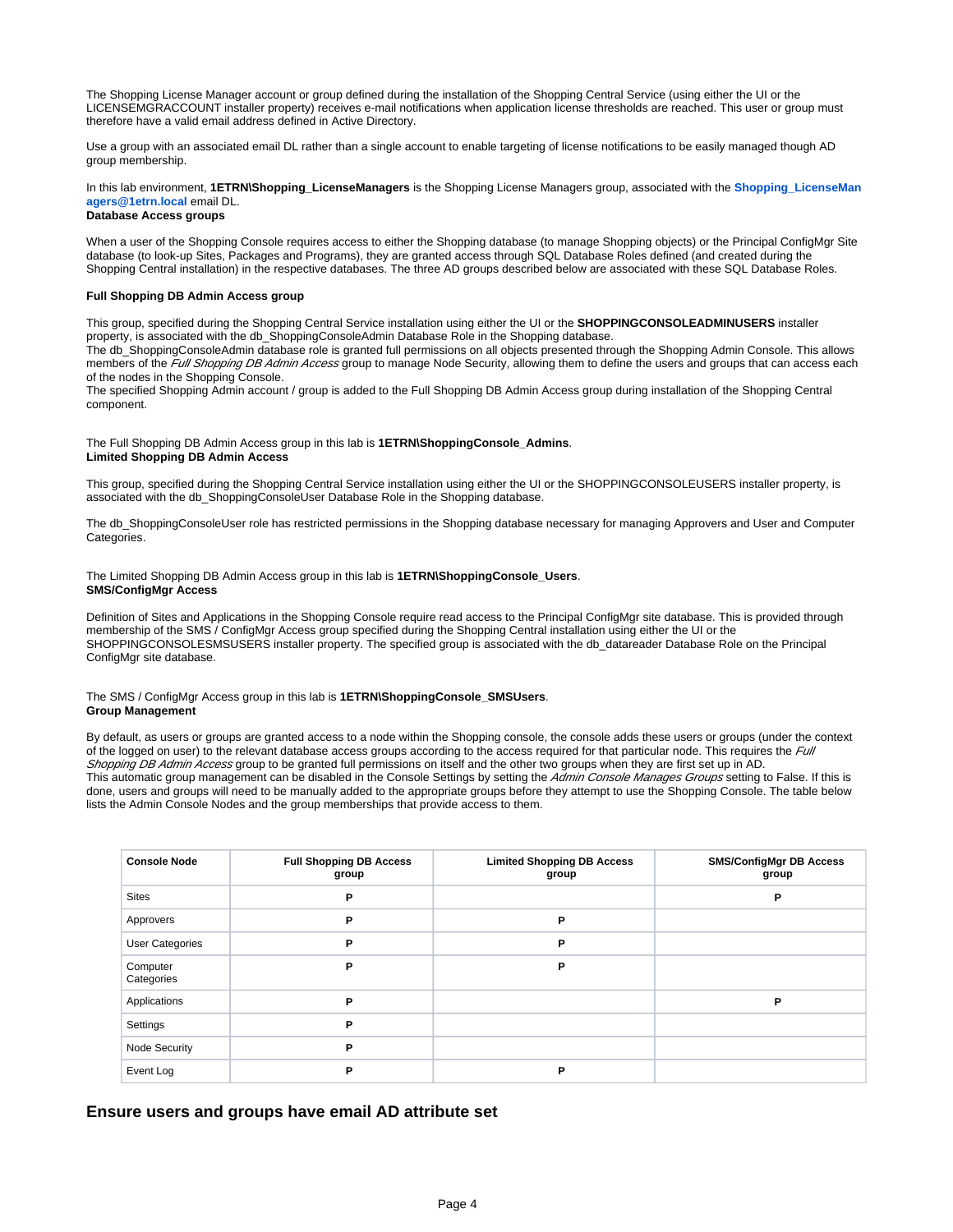Shopping uses email as the primary notification method. It is therefore important that all users that interact with Shopping, as well as some of the special accounts and groups identified in the previous task, have a valid email address defined in Active Directory.

## **1ETRNDC**

- 65. Log on to **1ETRNDC** as **1ETRN\Administrator** and start **Active Directory Users and Computers**
- 66. Review the following users and groups and ensure they have the specified email address defined in the General Properties tab

| User or Group                    | <b>Email address</b>                 |
|----------------------------------|--------------------------------------|
| svc ShoppingCentral              | SVC ShoppingCentral@1etrn.local      |
| Shopping_Admins (group)          | shopping admins@1etrn.local          |
| Shopping LicenseManagers (group) | Shopping_LicenseManagers@1etrn.local |
| Manager1                         | manager1@1etrn.local                 |
| Manager <sub>2</sub>             | manager2@1etrn.local                 |
| User                             | user@1etrn.                          |
| <b>Finance Director</b>          | FinanceDirector@1etrn.local          |

As Shopping is used by most users throughout an organization, it is good practice to use an easily remembered DNS alias for the Shopping Central Web Server. This alias is then defined as the Host Header for the Shopping web site in IIS. This not only makes it easier for users to remember the site name, but also allows the web site to be moved to a different server in the future if required.

# <span id="page-4-0"></span>**Create a DNS Alias**

# **1ETRNDC**

- In this lab environment, the chosen DNS alias is **APPSTORE**.
- 67. Log into **1ETRNDC** as **1ETRN\Administrator**
- 68. On **1ETRNDC** select **DNS** from the **Start** page
- 69. In **DNS manager**, expand **1ETRNDC > Forward Lookup Zones** and select **1ETRN.LOCAL**
- 70. Select the **Action** menu and select **New Alias (CNAME)…**
- 71. In the Alias name field, type **APPSTORE**

| 72. Click the <b>Browse</b> button next to <i>Fully qualified domain name</i> |
|-------------------------------------------------------------------------------|
| (FQDN) for target host, browse to 1ETRNDC > Forward                           |
| Lookup Zones > 1ETRN.LOCAL, select 1ETRNAP. The new                           |
| Resource Record dialog should look like the figure below. Click               |
| OK                                                                            |

| New Resource Record                                                                                                                    | x |
|----------------------------------------------------------------------------------------------------------------------------------------|---|
| Alias (CNAME)                                                                                                                          |   |
| Alias name (uses parent domain if left blank):                                                                                         |   |
| <b>APPSTORE</b>                                                                                                                        |   |
| Fully qualified domain name (FQDN):                                                                                                    |   |
| APPSTORE, 1ETRN.local.                                                                                                                 |   |
| Fully qualified domain name (FQDN) for target host:                                                                                    |   |
| 1etrnap. 1ETRN.local<br>Browse                                                                                                         |   |
| Allow any authenticated user to update all DNS records with the same<br>name. This setting applies only to DNS records for a new name. |   |
| Cancel<br>OK                                                                                                                           |   |

- 73. Select **OK** to complete the New Resource Record wizard
- 74. From a command prompt, ping **appstore.** Ensure it returns **10.0.0.4(1ETRNAP)**

# <span id="page-4-1"></span>**Review Windows Features, Roles and Role Services**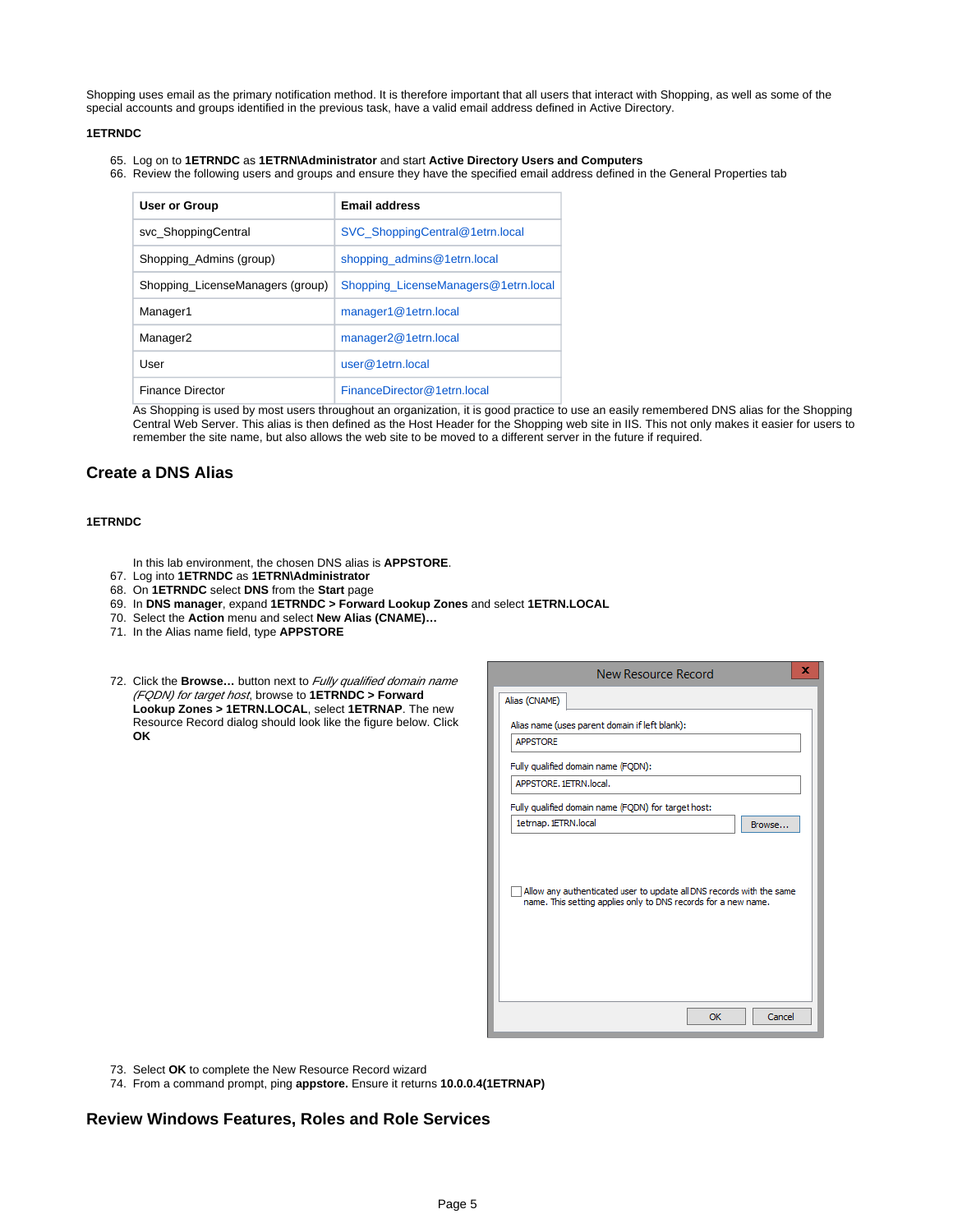**1ETRNAP** has IIS configured as required to support ActiveEfficiency up to this point in the lab exercises. The Shopping Central Server components will also be installed on **1ETRNAP** and has an additional role service that is required.

### **1ETRNAP**

In most production environments, Active Efficiency and Shopping would not be hosted on a single server. This configuration is suitable for small lab environments.

- 75. Open **Server Manager** on **1ETRNAP**
- 76. Select **Add roles and features** in the Configure this local server section of the Dashboard page
- 77. Click **Next** on the Before You Begin page
- 78. Click **Next** on the InstallationType page
- 79. Click **Next** on the Server Selection page
- 80. In the list of roles on the Server Roles page, scroll down and expand **Web Server (IIS)** and then **Web Server**
- 81. Expand Common HTTP Features and select **HTTP Redirection** and click **Next**
- 82. Click **Next** on the Features page
- 83. Click **Install** on the Confirmation page and close the wizard when complete
- 84. Close **Server Manager**

# <span id="page-5-0"></span>**Create Service Principal Name (SPN)**

The Shopping Website Application feature creates the Shopping Application Pools in IIS that use the **NETWORK SERVICE** identity. Connection to the web application is made through an HTTP service class request on the DNS address of the host. However, because the Shopping web site is not part of the default web site, it requires a separate Host Header and corresponding DNS alias to distinguish it from the Default Web Site on the same server.

It is therefore necessary to define the host (**1ETRNAP**) as the security principal for the HTTP service class on the address **APPSTORE.1ETRN. LOCAL**, so that when clients request a connection to [http://appstore](http://appstore/).1etrn.local, Kerberos identifies **1ETRNAP** as the actual security principal for that service. This is done by defining a Service Principal Name (SPN) as follows.

### **1ETRNDC**

85. Log on to **1ETRNDC** as **1ETRN\Administrator**

The **1ETRN\Administrator** account is the Domain Admin account. Service Principal Names are attributes of the security principal in AD, so it doesn't actually matter which computer you perform this task on, as long as the user you are logged on as has full permissions on the security principal (in this case the 1ETRNAP computer account) that you are trying to update.

86. Open a command prompt and type the following command. This will list all Service Principal Names currently held by the 1ETRNAP computer

SETSPN -L 1ETRNAP

87. The results should appear as below. Note that SPNs have already been defined for …..

nistrator>setspn -i ietrnap<br>rvicePrincipalNames for CN=1<br>.Svc/1etrnap.1ETRN.local:1433 аµ<br>N=1ETRNAP,CN=Computers,DC=1ETRN,DC=local: eister Svc/1etrnap.1ETRN.local RNAP .....<br>^nap.1ETRN.local .<br>Host/1FTRNAP Host/1etrnap.1ETRN.local<br>1ETRN local

88. To add an SPN to 1ETRNAP for the DNS name APPSTORE , run the following commands

| SETSPN -S HTTP/APPSTORE 1ETRNAP             | Checking domain DC=1ETRN, DC=local<br>Registering ServicePrincipalNames for CN=1ETRNAP, CN=Computers, DC=1ETRN, DC=local<br>HTTP/APPSTORE<br>Updated object             |
|---------------------------------------------|-------------------------------------------------------------------------------------------------------------------------------------------------------------------------|
| SETSPN -S HTTP/APPSTORE.1ETRN.LOCAL 1ETRNAP | Checking domain DC=1ETRN, DC=local<br>Registering ServicePrincipalNames for CN=1ETRNAP, CN=Computers, DC=1ETRN, DC=local<br>HTTP/APPSTORE.1ETRN.LOCAL<br>Updated object |

Setting SPNs for both **APPSTORE** and **APPSTORE.1ETRN.LOCAL** allow connections using either the host name or the FQDN.

<sup>89.</sup>  To verify the update, run the following command again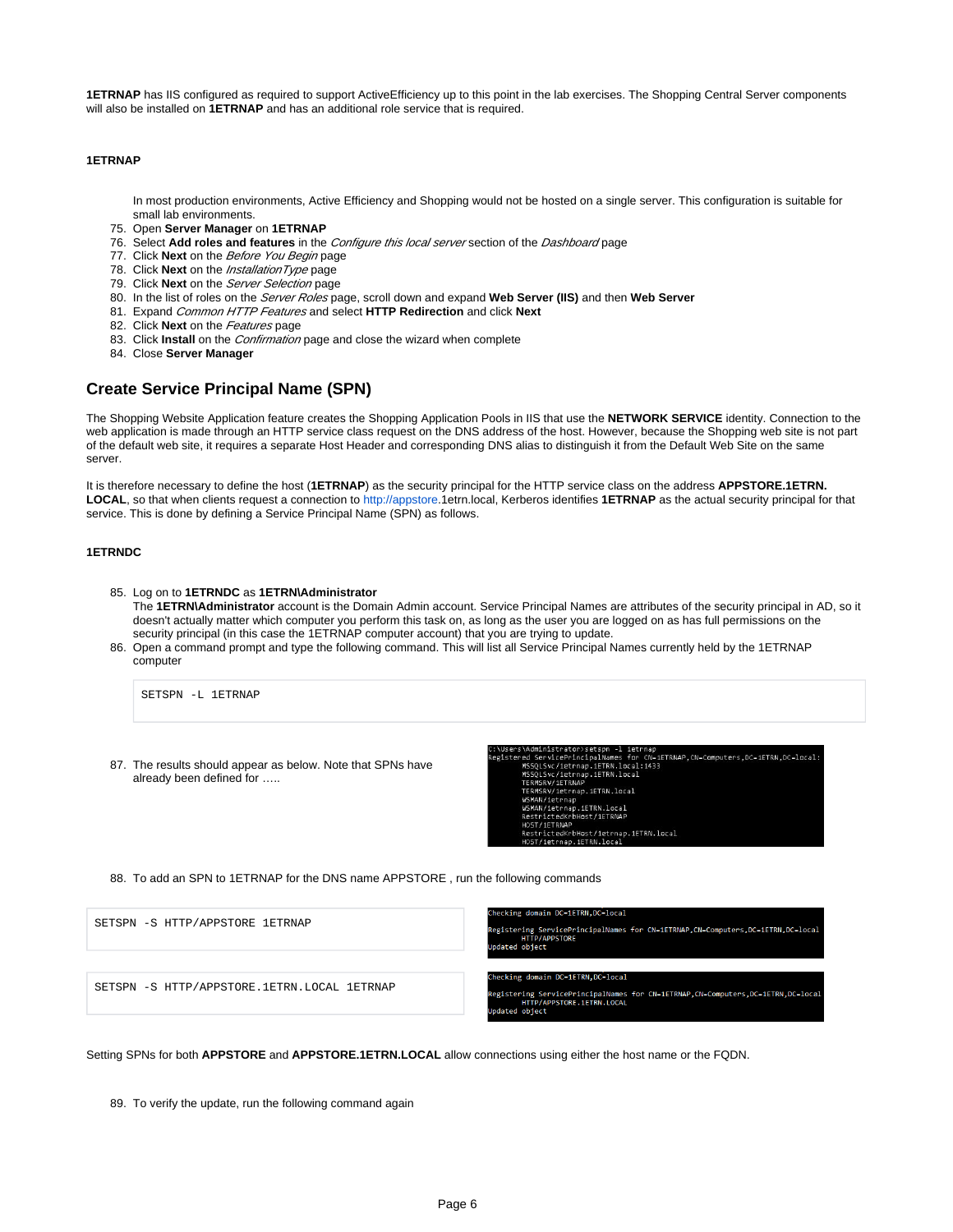90. The results should now include the SPNs for the APPSTORE DNS address



If the NETWORK SERVICE identity of the Shopping Application Pools is replaced with a domain user account, the SPN must be added to that user object rather than the computer account of the Shopping web site, e.g. SETSPN -S HTTP/APPSTORE <domain>\<user>

# <span id="page-6-0"></span>**Create ConfigMgr Administrative User for the Shopping Central Service**

One of the features of Shopping, OS Filtering, provides the ability to filter the applications presented to users based on operating system criteria such as Operating System Version (Windows 7 vs. Windows 10) or Operating System Architecture (32-bit vs. 64-bit). If an application installation will fail because of operating system related prerequisites, it doesn't make sense to display these applications to users in the Shopping portal.

Because the information required to filter applications based on operating system criteria resides in WMI, the Shopping Central Service will need to be granted permission to access WMI remotely.

In this task, you will grant the Shopping Central Service these rights by adding them as an administrative user with Read access to ConfigMgr objects in WMI. This will support the OS Filtering exercise later in the labs.

#### **1ETRNCM**

- 91. Log into **1ETRNCM** as **1ETRN\SCCMAdmin**. Launch the SkyTap Shared Drive shortcut on the desktop and navigate to **1E Shopping Course Content\Shopping 5.6 Course Content** download the **MiscFiles.zip** to **c:\temp** and right click and extract all files.
- 92. Launch the ConfigMgr console. In the **Administration** workspace of the ConfigMgr console, expand **Security** and select **Security Roles**
- 93. Right-click on **Security Roles** and choose **Import Security Roles**
- 94. Browse to **C:\Temp\MiscFiles** and double-click on the **1E Shopping Central Service Security Role.xml** file and observe that **1E Shopping Central Service** now appears in the list of Security Roles Ensure the right XML file is being copied, there are two in the folder, we will use the second one during the Shopping Receiver installation. The 1E Shopping Central Service Security Role was created using the same permissions that are granted to the Read-only Analyst Security Role. The Shopping Central Service does not have rights to make any changes to ConfigMgr – only to read information.
- 95. Right-click on **Administrative Users** in the Administration pane and select **Add User or Group**
- 96. Click on the **Browse…** button and enter **svc\_ShoppingCentral** as the object name and click **Check Names**
- 97. Click **OK** when the name resolves
- 98. In the Assigned security roles section, click the **Add…** button
- 99. Select **1E Shopping Central Service** and click **OK**
- 100. Click **OK** to close the **Add User or Group** dialog box By adding the Shopping Central Service account as an Administrative User in the ConfigMgr console, it also adds the account to the local SMS Admins group that has access to WMI remotely.

# <span id="page-6-1"></span>Install Shopping Central

In this exercise, you will install all Shopping Central components onto **1ETRNAP**.

# <span id="page-6-2"></span>**Install Shopping Central on Application Server**

#### **1ETRNAP**

- 101. On **1ETRNAP** and log in as **1ETRN\AppInstaller**. Launch the SkyTap Shared Drive shortcut on the desktop and navigate to **1E Shopping Course Content\Shopping 5.6 Course Content** and download the **Shopping.v5.6.0.409.zip** and copy **C:\Temp** and right click and extract all
- 102. Start a command prompt (Run as administrator) and switch to the **C:\Temp\shopping.v5.6.0.409** directory
- 103. Run the following command to start the installation wizard

msiexec.exe /i ShoppingCentral.msi /l\*v ShoppingCentral-Install.log

104. On the Welcome page click **Next**

105. On the Shopping Prerequisite page, ensure all the checks passed and click **Next**

<sup>106.</sup>  Accept the license agreement and click **Next**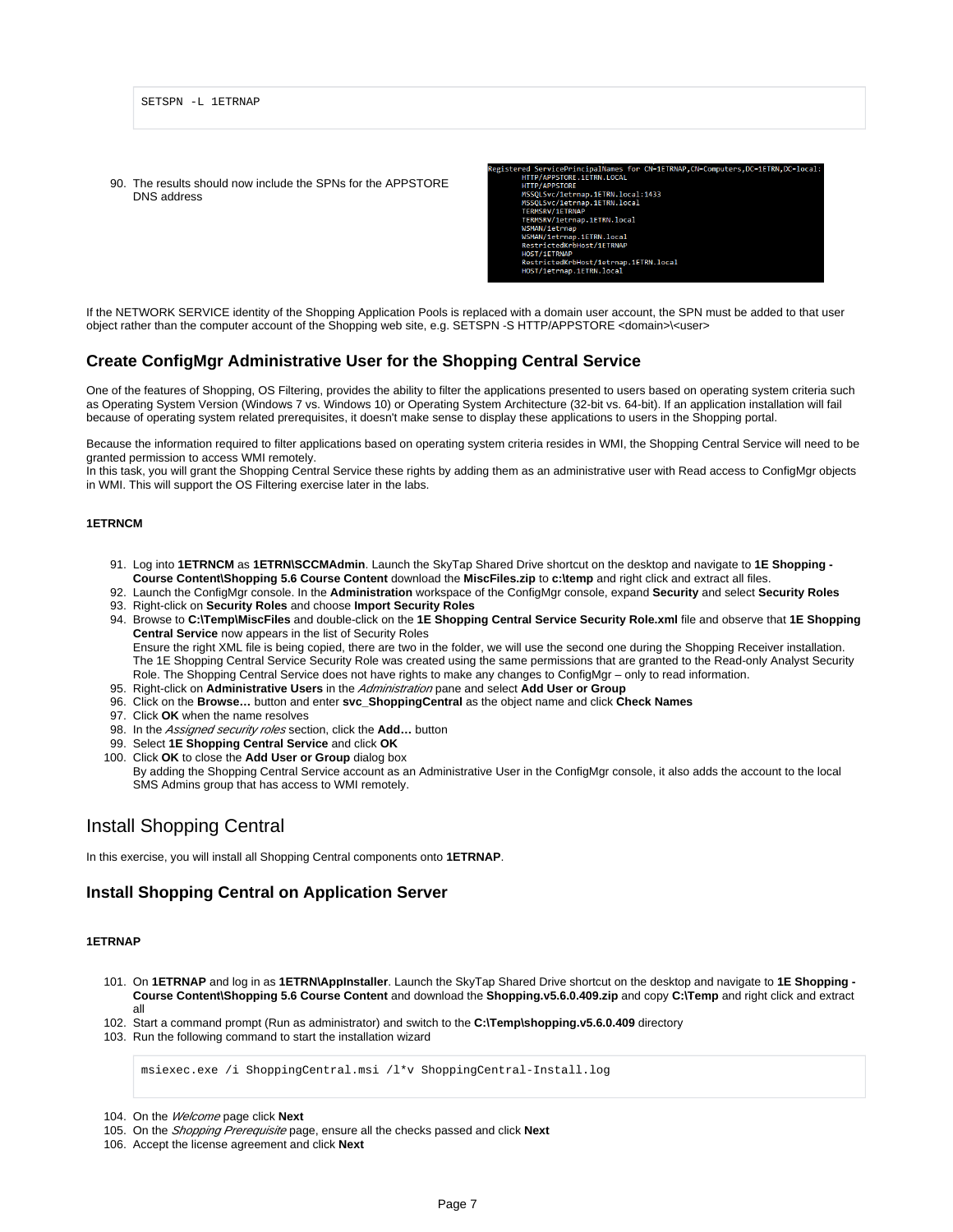- 107. On the Installation Type page, select **Complete Install** and click **Next**
- 108. On the Customer Information page, input an Organization name. Copy and paste the Shopping license key from **1E Shopping Course Content\Shopping 5.6 Course Content\License.txt** by launching the SkyTap Shared Drive shortcut on the desktop into **Shopping License Key:** field and click **Next**
- WSA is out of scope for this course, so we will leave that blank.
- 109. On the Custom Setup page, ensure all features are selected for installation and click **Next**
- 110. On the Database Server page, leave the server as **(local)** and the Database Name as **Shopping2** and click **Next**
- 111. On the 1E ActiveEfficiency Server page, enter **1ETRNAP** as the name of the ActiveEfficiency Server and click **Next**
- 112. On the Active Directory Integration page, type **1ETRN.LOCAL** and click **Next**

This can be either the name of a domain controller or the fully qualified domain name.

- 113. On the Service Account page, in the User name field, type **1ETRN\svc\_ShoppingCentral** and in the Password field, type **Passw0rd**
- 114. In the field for the receiver service account, type **1ETRN\svc\_ShoppingReceiver** and click **Next**

The Shopping Receiver service connects to the Shopping Central Web Site using HTTP. The Shopping Central installer checks that this is a valid account (or group) during installation of Shopping Central.

The recommended approach in production environments is to add the Receiver service account to an AD group and specify the group rather than the actual account. This allows for future changes to the Receiver service account, adding the new account into the defined group rather than having to reconfigure Shopping.

- 115. On the Exchange or SMTP Server page, type **1ETRNDC.1ETRN.LOCAL** and click **Next** For this lab, a simple SMTP application has been installed on 1ETRNDC to enable the sending of email via Shopping. In a production environment, this should be the fully qualified domain name of the SMTP server where Shopping will send emails.
- 116. On the SMS / System Center Configuration Manager Integration page, enter the name of the Principal ConfigMgr site server, in this case **1ET RNCM.1ETRN.LOCAL** and click **Next**

The Principal ConfigMgr site is the site where the Packages to be offered through Shopping are defined. This is typically the Central site in ConfigMgr 2007 and the CAS (if installed) in ConfigMgr 2012. However, if you are using ConfigMgr 2007 and have Packages defined on primary sites below the Central site (e.g. on Regional Primary Sites), Shopping Central may need to be configured to use this site. In these scenarios, it is often necessary to create multiple Shopping environments – one for each Regional primary site.

- 117. On the Admin Console Node Security page, enter the following information and click **Next** Full Shopping DB Admin Access: **1ETRN\ShoppingConsole\_Admins** Limited Shopping DB Admin Access: **1ETRN\ShoppingConsole\_Users** SMS / ConfigMgr Access: **1ETRN\ShoppingConsole\_SMSUsers** Refer to the Database Access groups information for details of these groups
- 118. On the Shopping Management Accounts page, enter the following information and click **Next**
	- Admin account: **1ETRN\Shopping\_Admins**
	- Reports access account: **1ETRN\Shopping\_ReportViewers**
	- License manager account: **1ETRN\Shopping\_LicenseManagers**

Refer to the Management Accounts and Groups section for more details of these groups.

119. On the Website Configuration page, in the Host Header field, type **APPSTORE** and click **Next**

- If a non-standard port is used, the Shopping URL will need to have the port appended to the end. e.g. If port 8081 is used, then the host header for this example would be [http://appstore:8081.](http://appstore:8081/)
- 120. On the Shopping URL prefix page, ensure that [http://appstore](http://appstore/) is displayed and click **Next**
- 121. On the Ready to Install the Program page, click **Install**
- 122. Click **Finish** to close the setup wizard once complete

# <span id="page-7-0"></span>**Review the installation**

In this task, you will observe the changes made by the Shopping Central installer.

#### **1ETRNAP**

123. Open Windows Explorer and browse to **C:\Program Files (x86)\1E\Shopping**. Note the following subfolders:

| <b>Folder</b>      | <b>Description</b>                                                                                                                                                                                                         |
|--------------------|----------------------------------------------------------------------------------------------------------------------------------------------------------------------------------------------------------------------------|
| Admin<br>Console   | This is the Shopping Administrator Console                                                                                                                                                                                 |
| Central<br>Service | This is the Shopping Central Service and includes workflow integration components for integration with 3 <sup>rd</sup> party systems                                                                                       |
| Databa<br>se       | This folder contains all the binary files used to configure the Shopping SQL database. Using compiled code to manage the SQL<br>configuration enables Shopping to be easily patched using Windows Installer patches (MSP). |
| Website            | This folder contains the Shopping website and Shopping API components                                                                                                                                                      |

124. From the **Start** screen start **Internet Information Services (IIS) Manager**, expand **1ETRNAP > Sites** and observe the **Shopping** website 125. Select **Application Pools** (just above Sites) and note that there are two application pools for Shopping (**Shopping Pool** and **ShoppingAPI** 

**Pool**) and that they are configured to run with the identity of **NETWORK SERVICE**

126. Start the Registry Editor (from the **Start** screen, start typing **regedit** and click **regedit.exe** when it appears in the search results) then navigate to **HKLM\Software\1E\ShoppingCentral**. Note that this only contains licensing information which is hashed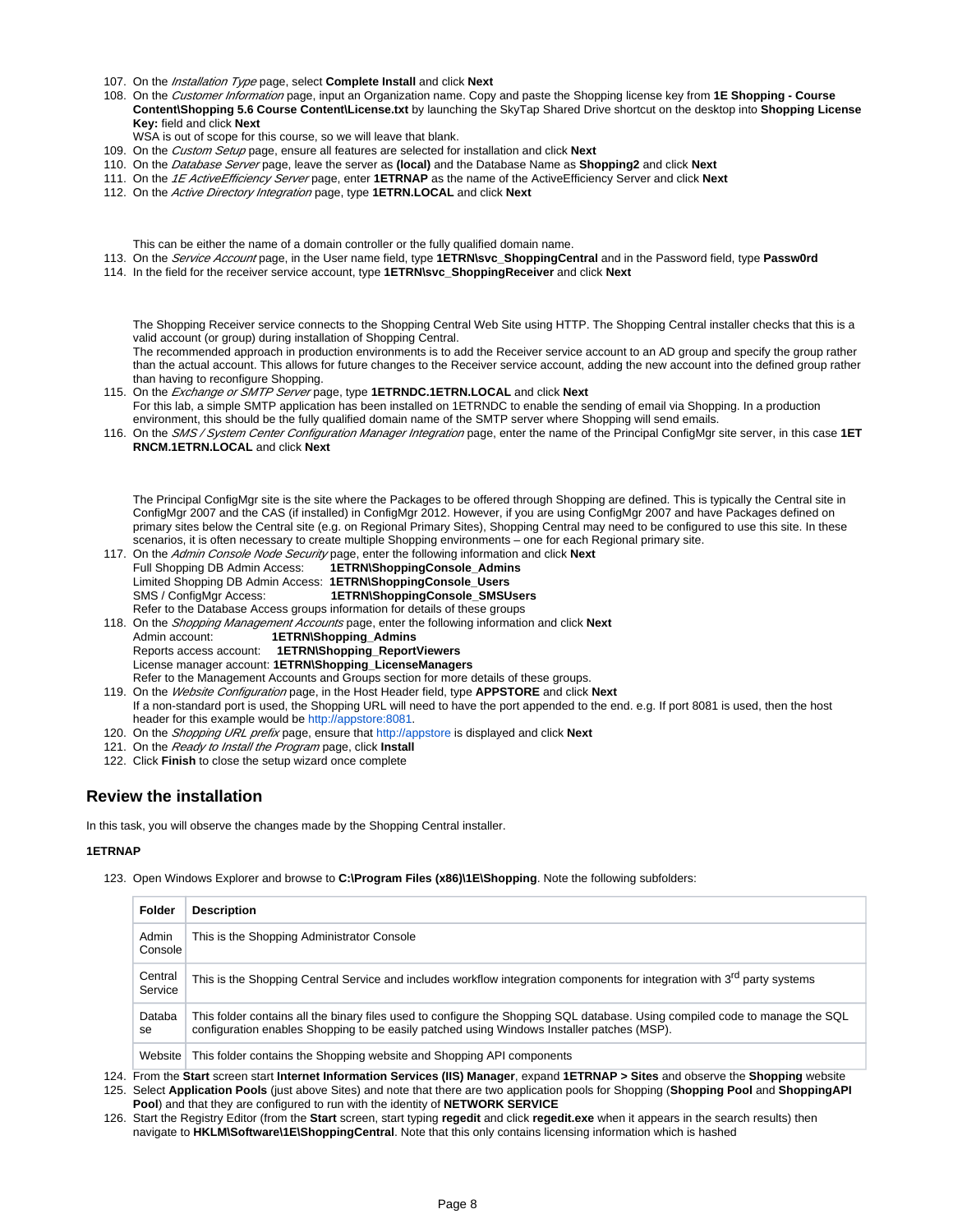- 127. In the Registry Editor, navigate to **HKLM\Software\Wow6432Node\1E\ShoppingCentral**. Note that this contains basic information regarding the installation
- 128. Open the **Services** console (from the Start screen) and identify the **1E Shopping Central** service. Ensure this service is running
- 129. Open **Microsoft SQL Server Management Studio** (from the Start screen) and expand the **Shopping2** database. Note that the installer has created objects (tables, views, stored procedures etc)
- 130. In the **Security** node of the Shopping2 database, navigate to **Roles > Database Roles** and note that the **db\_ShoppingConsoleAdmin** and **db\_ShoppingConsoleUser** roles have been created by the Database feature installation. View the properties of both and note that the group ShoppingConsole\_Admins is added to the ShoppingConsoleAdmin role and that ShoppingConsole\_Users is added to the ShoppingConsoleUser role
- 131. Browse to **C:\ProgramData\1E\ShoppingCentral**. This is where you will find the ShoppingCentral diagnostic log. Double-click **ShoppingCen tral.log** to open it. Review the log entries focussing on service startup tasks
- 132. From the **Start** screen, start typing **Shopping**. When **Shopping Administration** appears in the search results, right-click it and select **Pin to Taskbar** (you'll be using this a lot, so let's make it easy to get to)
- 133. Now click **Shopping Administration** on the Start screen. Ensure that the Shopping Admin Console opens without errors and note the different nodes available in the left-hand pane. We'll come on to each of these throughout this course
- 134. Open Internet Explorer (from the **Start** screen) and go to [http://appstore/shopping](http://appstore/shopping*)
- 135. Ensure the Shopping web page opens successfully. There won't be much of interest on it currently, but the Home page should load without errors

# <span id="page-8-0"></span>**Configure HTTP Redirection**

Now, the URL to connect to Shopping is [http://appstore/shopping](http://appstore/Shopping). HTTP Redirection (a Web Server (IIS) Role Service - see earlier task) can be used to simplify this to [http://appstore.](http://appstore/)

# **1ETRNAP**

- 136. Open **Internet Information Services (IIS) Manager** and select the **Shopping** web site
- 137. In the main center pane with all the icons, double-click the **HTTP Redirect** icon in the IIS section (you may need to scroll down to see it)
- 138. Check the **Redirect requests to this destination** option and enter **../shopping**
- 139. Check the **Only redirect requests to content in this directory (not subdirectories)** option By default, IIS will apply the redirection to all sub-sites (**/Shopping** and **/ShoppingAPI** in this case). This would cause any attempts to load the page to enter an infinite loop as /Shopping would redirect to itself! In some cases, even if this option is selected, you may find the subdirectories still have the redirection applied. To be sure, check the HTTP Redirect settings on the /Shopping and /ShoppingAPI subdirectories and ensure redirection is **DISABLED** on these.
- 140. Click **Apply** (in the Actions list on the right)
- 141. Open Internet Explorer (if the Shopping site is already open, close and reopen the browser) and browse to [http://appstore](http://appstore%2A/) to confirm the redirection is working and the shorter URL can be used

# <span id="page-8-1"></span>**Increase Shopping Central logging level**

In order to use the Central Service log file to monitor processes throughout this course, you will now increase the level of detail that is written to the ShoppingCentral log.

### **1ETRNAP**

- 142. On **1ETRNAP** browse to **C:\Program Files (x86)\1E\Shopping\CentralService**
- 143. Make a backup copy of **ShoppingCentral.exe.config**
	- The lab environment has been modified so that file extensions are displayed, but this may not be the case in many production environments. In the default Windows Explorer view (with file extensions hidden), ShoppingCentral.exe.config will appear as ShoppingCentral.exe, and ShoppingCentral.exe appears as ShoppingCentral.
- 144. Right-click on **ShoppingCentral.exe.config** and select **Edit** to open the file in Notepad
- 145. Search for the text <level value="**INFO**"/> in the <log4net> section of the file
- 146. Replace the word **INFO** with **ALL** and save the file, then restart the **1E Shopping Central Service**
- If the 1E Shopping Central service fails to start, an error was made when editing the file.

# <span id="page-8-2"></span>**Reduce the Cache Duration for user access to the portal**

When a user launches the Shopping portal from a given computer for the first time, Shopping will evaluate the applications that are available to the user based on the User Categories associated with that the user and Computer Categories associated with that the computer. Rather than performing this evaluation every time the user logs on to the Shopping portal, the information is cached, along with the last logon time for that particular user and computer combination. If the Shopping portal is launched within 15 minutes of the last time the user launched Shopping from the same computer, the available applications will reflect whatever was cached at that earlier time.

As we will be making many changes to categories throughout this course, we do not want to be waiting around for up to 15 minutes before we see the effect of these. In this task, you will reduce this duration down to 1 minute to make things move a bit faster.

This behavior is designed to balance performance on the Shopping Central server. While it is fine to reduce this in a small lab environment, this should not be modified in a production environment unless advised by 1E support.

### **1ETRNAP**

147. Open **Microsoft SQL Server Management Studio**, select the **Shopping2** database and click **New Query** in the toolbar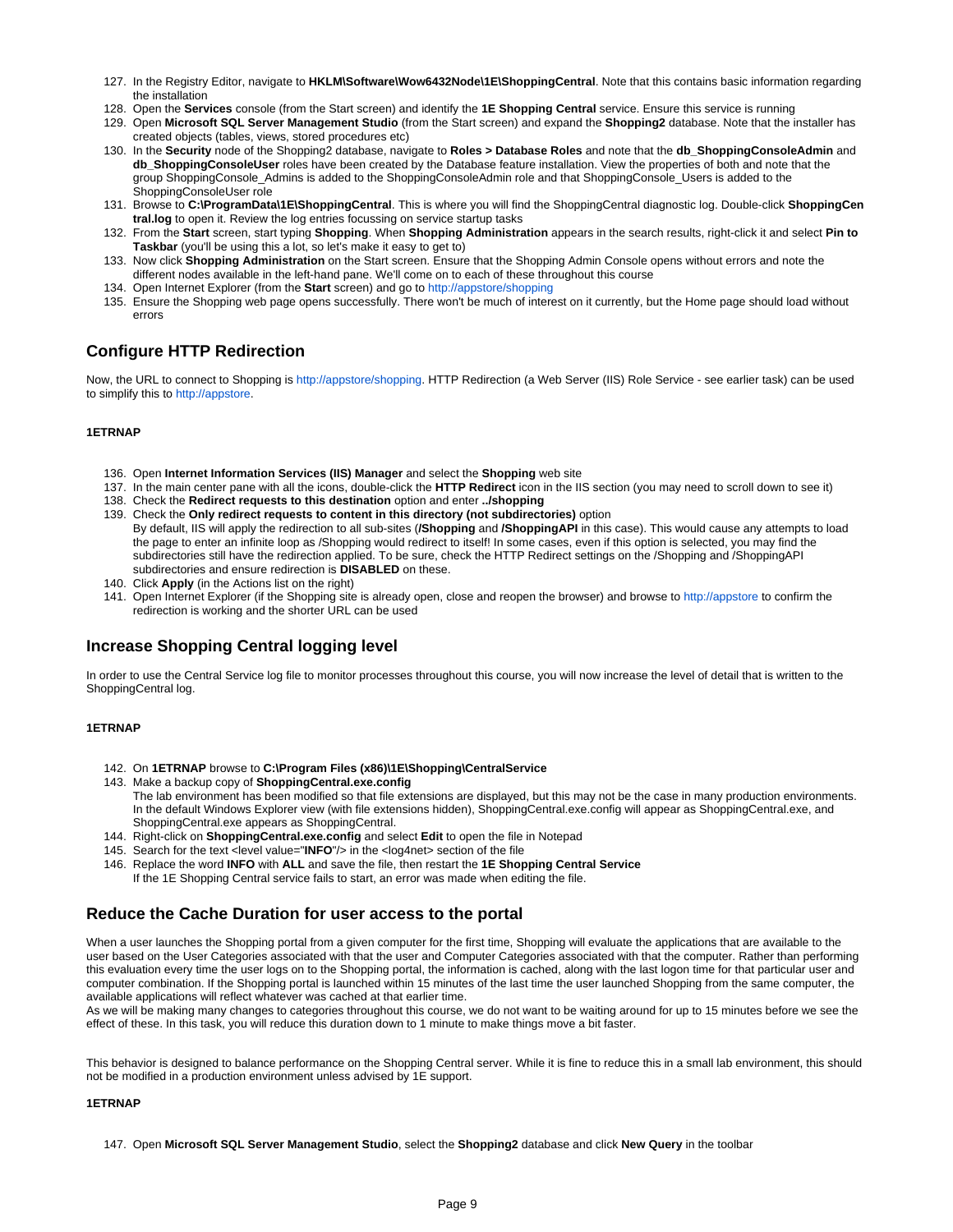#### 148. Enter the following query and click **!Execute** in the toolbar. You should see *(1 row(s) affected)* in the Messages tab

Update tb\_Preference set PreferenceValue=1 where PreferenceName='Cache Duration'

The tb\_Preference table stores all the settings that you see in the Settings node in the console. Cache Duration is defined as a hidden setting so it can only be changed directly in the database.

- 149. Restart the **1E Shopping Central** service for the logging info and cache duration changes to take effect
- 150. If the ShoppingCentral service fails to start, an error was made when editing the config file

# <span id="page-9-0"></span>Install the Shopping Receiver

In this exercise, you will install the Shopping Receiver Installer components onto **1ETRNCM.**

# <span id="page-9-1"></span>**Create Shopping Receiver security role in ConfigMgr**

The Shopping Receiver service account requires the ConfigMgr permissions defined earlier in the Understanding Shopping Users and Groups section. 1E provide an XML file that can be imported to create a ConfigMgr Security Role with the required permissions.

1E provide a number of Security Roles that can be imported into Config Mgr depending on the version installed in your environment. These are available at: [Product Documentation,](http://help.1e.com/display/HLP/Product+Documentation) and navigate to Shopping 5.6 Preparation 1E Shopping Receivers security role, select the one appropriate for your Config Mgr version.

In this task, you will import a security role definition and then add the Shopping Receiver service account to the new role.

#### **1ETRNCM**

- 151. Log on to **1ETRNCM** as **1ETRN\SCCMAdmin**
- 152. Earlier we imported the Shopping Central security role, here we will import the **1E Shopping Receivers Security Role in CB1906 and later. xml**
- 153. Open the **Configuration Manager Console** from the **Start** screen
- 154. Select the **Administration** workspace and expand the **Security** node
- 155. Right-click **Security Roles** and select **Import Security Role**
- 156. In the Import Security Role dialog box browse to C:**\Temp\MiscFiles\1E Shopping Receivers Security Role in CB1906 and later.xml** and click **Open**
- 157. Once imported right click the new role and select **Properties**
- 158. Select the **Permissions** tab
- 159. Scroll to and open the **Folder Class** node
- 160. Review the configuration (this is new in CB1906) and click cancel when done
- 161. Right-click the **Administrative Users** node and select **Add User or Group**
- 162. In the Add User or Group dialog box, click **Browse…** then enter **svc\_ShoppingReceiver** and click **OK**
- 163. Click the **Add…** button to the right of the Assigned security roles list, select **1E Shopping Receivers** from the list of roles and click **OK** Do not get the receiver and central roles/users mixed up!
- 164. Click OK to close the Add User or Group

# <span id="page-9-2"></span>**Install the Shopping Receiver on ConfigMgr Primary Site**

In this task, you will install the Shopping Receiver Service on the ConfigMgr Primary site server.

#### **1ETRNCM**

- 165. Launch Explorer from the desktop and navigate to **\\1etrnap\Temp\shopping.v5.6.0.409** and copy **ShoppingReceiver.msi** to **C:\Temp**
- 166. Start a command prompt (run as administrator) and switch to the **C:\Temp** directory
- 167. Type the following to start the Shopping Receiver install wizard

msiexec.exe /i ShoppingReceiver.msi /l\*v ShoppingReceiver-Install.log

- 168. On the Welcome page click **Next**
- 169. Accept the license agreement and click **Next**
- 170. On the Destination Folder page, click **Next**
- 171. On the Register Service Account page, select **This Account** and in the user name field, type **1ETRN\svc\_ShoppingReceiver** and in the password field type **Passw0rd**, then click **Next**
- 172. On the Policy Refresh page, ensure **Native** is selected and set the Policy Refresh delay to **30** seconds then click **Next** Policy refresh triggers the ConfigMgr agent to perform a 'Machine Policy Retrieval & Evaluation Cycle' to accelerate the delivery of the deployed program or application. With policy refresh enabled, Shopping is able to deliver applications immediately after the approval process has been completed. Policy Refresh can be invoked directly via the Shopping Receiver (native) or by integration with 1E WakeUp. The Policy refresh delay allows ConfigMgr to process the Collection update and policy assignment before getting the client to check for the new policy. While 10 seconds is usually sufficient time, in this lab we increase the delay to 30 seconds to allow for performance of the virtual ConfigMgr server.
- 173. On the Shopping URL Prefix page, type **[http://appstore](http://appstore/)** and click **Next**
- 174. On the Default Advanced Client Flags page, select **Default** and click **Next**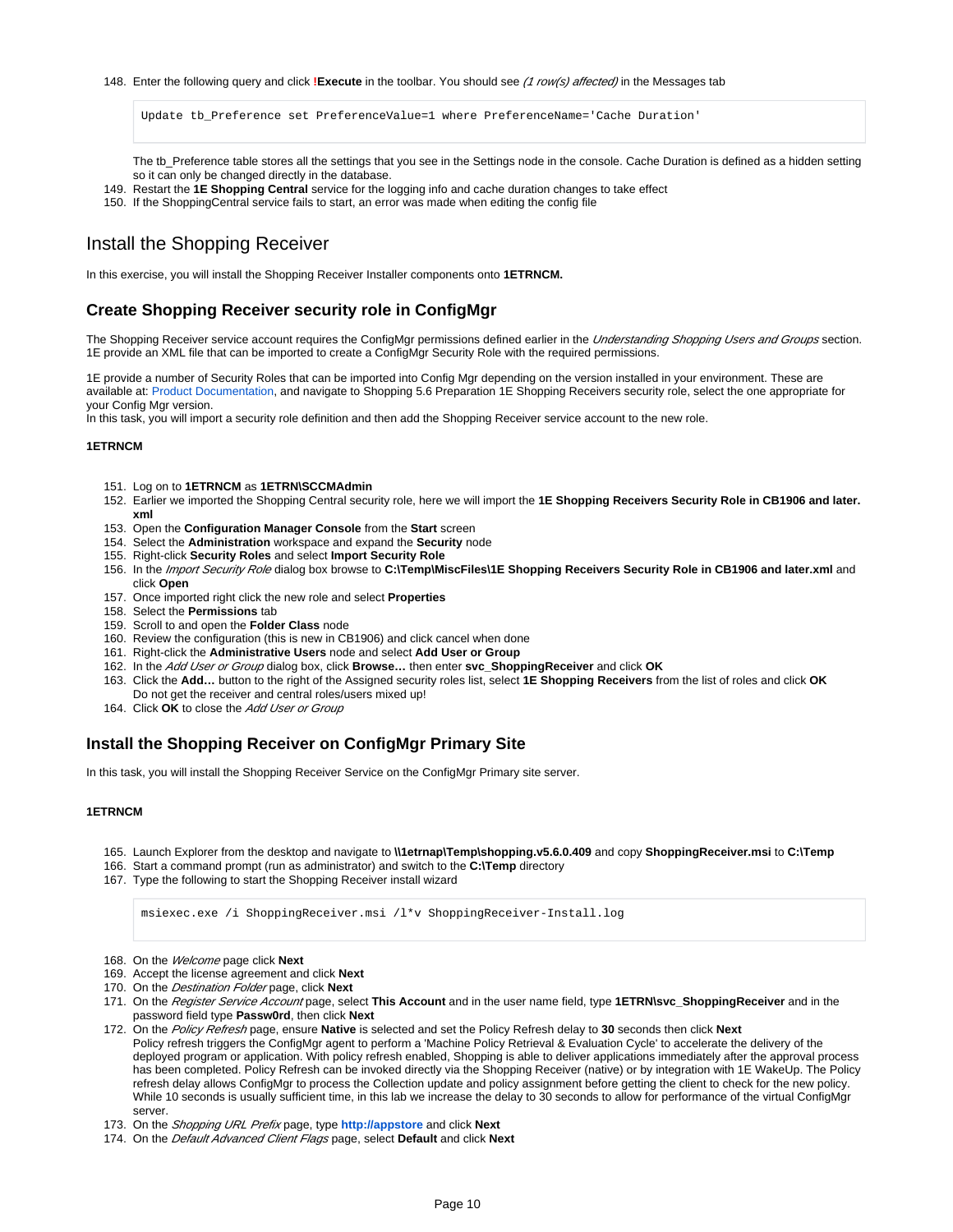The Receiver installer allows you to enter default settings that will be used when it creates a Deployment in ConfigMgr. These settings are especially useful if integrating Shopping with 1E Nomad. The following options are available:

**Default** – Uses the default deployment options for ConfigMgr.

**Always download from DP** – The package is always downloaded from the distribution point. This should be used when integrating with 1E Nomad.

- **Always run from DP** –The package is always run from the distribution point (only applicable to legacy Packages).
- 175. Click Next on the *Configuration Manager Database Connection page.* On the *Ready to Install the Program* page, click Install. When the installation completes, close the setup wizard

# <span id="page-10-0"></span>**Review the installation**

In this task, you will review the effects of the Shopping Receiver installation.

### **1ETRNCM**

- 176. Run regedit.exe and navigate to **HKLM\Software\Wow6432Node\1E\Shopping.Receiver.v5.6.0**. Note that this contains basic information regarding the installation
- 177. Open the **Services** console from the Start menu and identify the **1E Shopping Receiver+5.6.0** service
- 178. Browse to **C:\ProgramData\1E\Shopping.Receiver\v5.6.0**. This is where you will find the Shopping Receiver diagnostic log. Double-click **Sh opping.Receiver.log** to open it in CM Trace and ensure the Shopping Receiver service started successfully without any errors
- 179. Browse to **C:\Program Files (x86)\1E\Shopping\Shopping.Receiver.v5.6.0**. This folder contains the Shopping Receiver binaries that interact with ConfigMgr
- 180. Double-click **Shopping.Receiver.exe.config** to open it in Notepad and observe the configurable settings for the Shopping Receiver service in the <appSettings> section. Many of these settings were specified in the Install wizard
- 181. Search for **level value="INFO"**
- 182. Change the **INFO** to **ALL**
- 183. Save the file
- Leave this file open, we'll be returning to it to make a configuration change in the next task.
- 184. Open **SQL Server Management Studio** and navigate to **Databases > CM\_PS1 > Security > Users**
- 185. Double-click the **1ETRN\svc\_ShoppingReceiver** user (this user was added to the ConfigMgr database by the Shopping Receiver installation) to view its properties
- 186. In the *Database User 1ETRN\svc\_ShoppingReceiver* dialog box, select the **Membership** page on the left and observe that this user has been assigned only the **db\_datareader** role on the ConfigMgr database
- 187. In the Database User 1ETRN\svc\_ShoppingReceiver dialog box, select the **Securables** page. Note that the user has been granted **Execute** permissions on the **fn\_GetAppState** and **fn\_GetSiteNumber** scalar functions
- 188. Click **OK** to close the user properties dialog box You may have observed that the Shopping Receiver folders, service and registry keys all include the version number in their name. This is to allow side-by-side upgrade from previous versions where a new instance of Shopping Central is being implemented alongside an existing instance of an earlier version.

# <span id="page-10-1"></span>**Configure the Default Limiting Collection**

The Shopping Receiver is responsible for creating ConfigMgr objects (collections and deployments) and placing computers and users into appropriate collections to allow software to be deployed. By default, the Limiting Collections for all the collections created by the Shopping Receiver is 'All Systems' and 'All Users and User Groups'. In many environments, this is not a desired configuration. In this task, we will modify the default limiting collection for computer collections.

### **1ETRNCM**

- 189. Return to the **Shopping.Receiver.exe.config** file
- 190. Locate the **<appSettings>** section and observe the values in **RootDeviceCollectionId** and **RootDeviceCollectionName**
- 191. Replace the **RootDeviceCollectionId** value with **PS10000B** Be sure to input the collection name and ID exactly as they are in the console. The ID is with 4 zeros. If these values are not inputted correctly, the Shopping Receiver will fail to create objects in ConfigMgr.
- 192. Replace the **RootDeviceCollectionName** value with **Lab Workstations**
- 193. Save and close the file
- 194. Restart the **1E Shopping Receiver+ 5.6.0** service
	- All collections created by the Shopping Receiver will now use Lab Workstations as the limiting collection. This methodology can be used to prevent certain machines (servers for example) from getting software inadvertently deployed to them by not allowing them to be members of the Shopping deployment collections

# <span id="page-10-2"></span>Deploy the 1E Client

Previous versions of Shopping used the Shopping Agent to enable the Shopping website to retrieve information about the user's PC. In an effort to reduce the number of agents customers need to deploy, 1E is in the process of combining existing agent functionality into a single agent, which happens to be the Tachyon Agent. With Shopping 5.6, the functionality of the Shopping Agent and the new Windows Servicing Assistant (WSA) functionality has been implemented as a module of the 1E Client. The 1E Client must be installed on all PCs from which users will access the Shopping portal. This integration requires specific client machine identification so that Configuration Manager knows the correct client deployment target.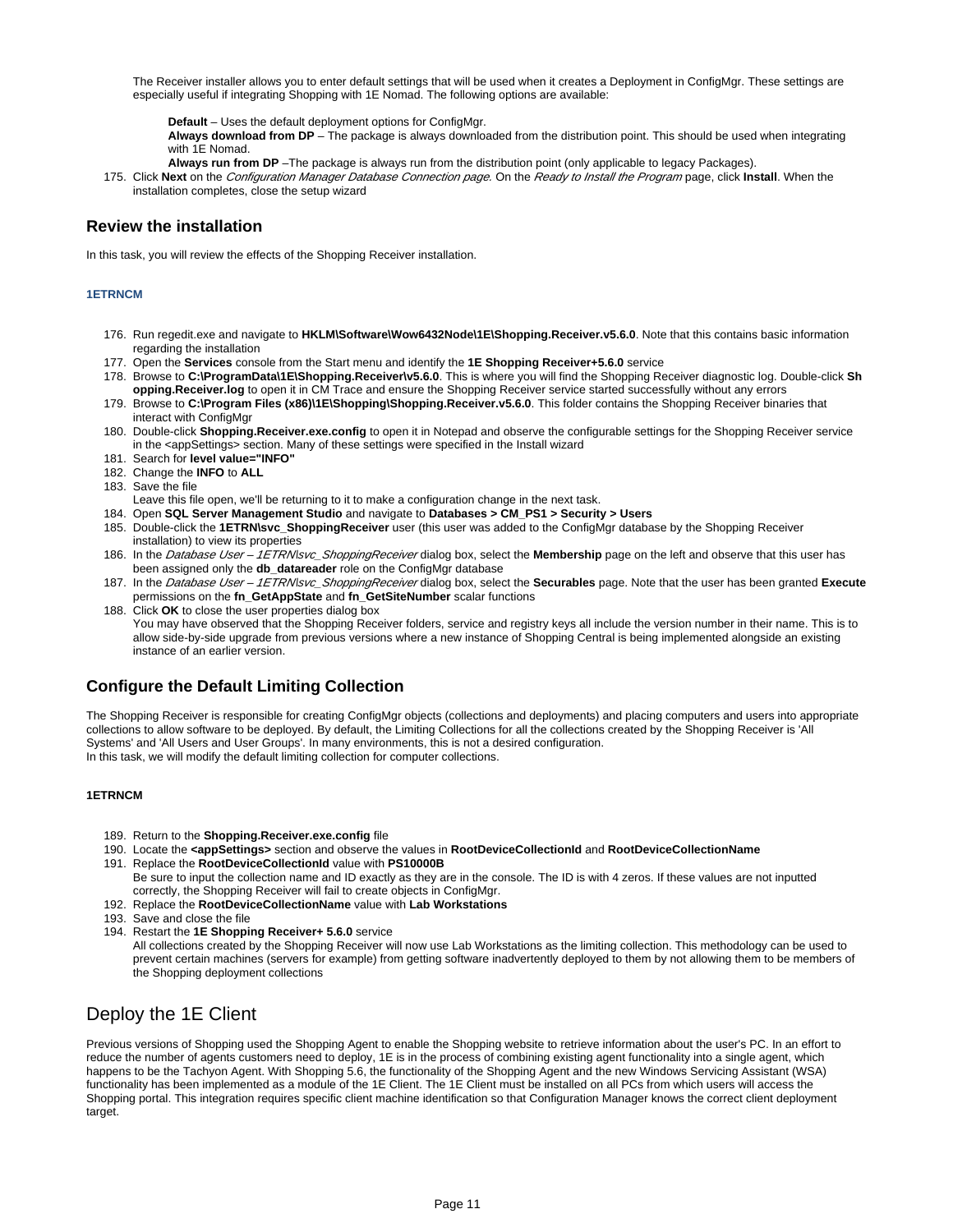In this exercise, we will use the 1E Agent Endpoint Installation Solution Accelerator to create the ConfigMgr deployment objects and deploy the 1E Client to all ConfigMgr clients.

# <span id="page-11-0"></span>**Prepare to Deploy the 1E Client**

# **1ETRNCM**

- 195. Launch the SkyTap Shared Drive shortcut on the desktop and navigate to **1E Tools** and download the **1EClientDeploymentAssistant.v1. 4.0.27.zip** to **C:\Temp\** and right click and extract all of the contents
- 196. Browse to the **C:\Temp\1EClientDeploymentAssistant.v1.4.0.27** folder and double-click on **1EClientDeploymentAssistant.exe** to launch the wizard
- 197. On the Welcome page, click **Next** to continue You might have to change the resolution of the remote computer session to fit the wizard to the screen depending on the size of your display.
- 198. Accept the license terms on the License Terms page and click **Next**
- 199. On the ConfigMgr Connection page, with **Local ConfigMgr Site Server** selected, click **Connect**. When the status changes to **Connected**, click **Next**
- 200. On the General Settings page, Set the fields to contain the following and then Click **Next 1E License File**: Browse to C:\Temp\1EClientDeploymentAssistant.v1.4.0.27\1EClientDeploymentAssistant.v1.4.0.27\ and select Licenses.txt **1E ActiveEfficiency Server URL**: <http://1etrnap.1etrn.local/activeefficiency> **Application Content Source:** \\1etrndc\ConfigMgrSource\Software **Package Content Source:** \\1etrndc\ConfigMgrSource\Software **Distribute Content:** Check **Distribution Point Group:** All Distribution Points
- 201. On the Agent Selection page, deselect all items except **1E Client 4.1.0.267** and click **Next**
- 202. On the 1E Client 4.1.0.267 page, verify that the limiting collection is set to **Lab Workstations** and click **Next** to continue
- 203. On the Tachyon Settings page, verify that **Enable Shopping Module** and **Edge Windows App browser support** are ticked and also ensure that Shopping Web URL has **<http://appstore/shopping/>** address is entered. Click **Next** to continue

**Enable Shopping Integration :** Enables support for the 1E self-service portal and Windows Servicing Assistace, Any previous Installation of Shopping Agent will be removed when Tachyon Agent starts.

Shopping Central URL : It should be set to the URL for the Shopping website. The Shopping website uses a host header, for which a DNS allias was defined earlier

**[http://appstore/shopping/](http://appstore/Shopping/)** The Tachyon Shopping module uses a loopback mechanism that enables the browser to make calls to the Shopping Agent via the local computer. The Tachyon Shopping module contacts the Shopping Central website to get the appropriate URL to use for the local loopback mechanism and the URL is no longer locally configured, as was the case for the previous Shopping Agent Installer. **Enable Edge/Windows App Support:** If users are likely to access the Shopping web site using Microsoft Ede or other Metro Browsers.

204. Click Next on the Nomad Client Settings Page and arrive on the Summary page, once the list is finished compiling, take a moment and review the actions that are about to be taken. When ready, click the **Create** button

If Shopping Integration is enabled, when the 1E Client starts it will attempt to automatically remove any previous installations of the 1E Shopping Agent.

- 205. The actions will be recorded as they are completed on the Progress page. When the **Status** changes to **Successful**, you may review the completed actions and click **Next** when ready
- 206. Click **Finish** on the Completion page to close the wizard

# <span id="page-11-1"></span>**Observe the Results of Running the 1EClientDeploymentAssistant Wizard**

Once we have run the Client Deployment Assistant wizard, we will look at the objects that were created in the ConfigMgr console.

### **1ETRNCM**

- 207. In the ConfigMgr console, select the **Assets and Compliance** workspace and click on **Device Collections**
- 208. Note that the **1E Client 4.1.0.267 Required** collection has been created and has zero members at this point
- 209. Click on the **Deployments** tab at the bottom of the page and note that the **1E Client 4.1.0.267** application has been deployed to the collection
- 210. In the **Software Library** workspace, expand **Application Management** and select **Applications**
- 211. Note the **1E Client 4.1.0.267** application has been created and the content has been distributed to the distribution point

# <span id="page-11-2"></span>**Deploy the 1E Client to Lab Workstations**

Now that all the required components are created in the ConfigMgr console, we simply need to add our desired targets to the **1E Client 4.1.0.267 - Required** collection and force a machine policy update cycle to deploy the Tachyon Agent.

### **1ETRNCM**